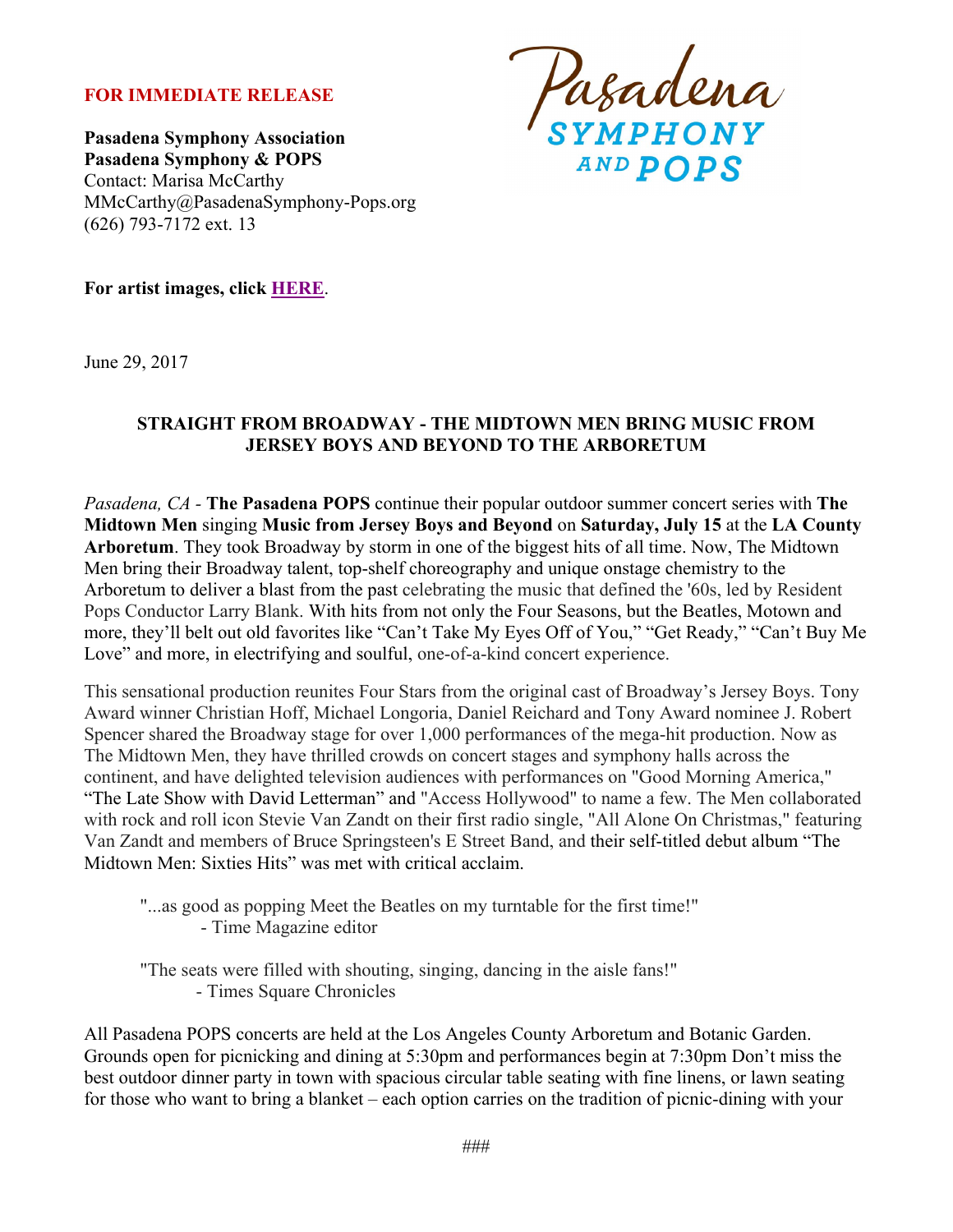family and friends with Pasadena's premier orchestra! Among many venue amenities, concert goers can enjoy pre-ordered gourmet dining packages for on-site pickup just steps from their table from Julienne,

Marston's and Claud  $& Co.$  The food court hosts mouth-watering food trucks plus specialty ice creams by Choctál, and the venue now offers the convenience of two full beverage centers serving fine wines, beer, coffee and soft drinks.

Audiences get the ultimate outdoor concert experience with large LED video screens to see The Midtown Men and the orchestra up close, superior sound and the high-quality production value that is a signature of the Pasadena POPS. Patrons may also visit the Pasadena Humane Society's Mobile Adoption Unit, which will be on-site prior to each concert with deserving animals in need of a forever home as part of the Pups for POPS program. For those who want to make a night of it, exclusive hotel packages are available for POPS patrons at Pasadena's landmark Hotel Constance.

The Arboretum is located at 301 North Baldwin Ave., Arcadia, CA. Subscribers may pre-purchase parking on-site at the Arboretum, and all concertgoers enjoy free parking at the adjacent Westfield Santa Anita shopping center with complimentary non-stop shuttle service to the Arboretum's main entrance.

Single tickets start at \$25 and are available by calling the box office at (626)-793-7172, online at PasadenaSymphony-Pops.org, or at the Arboretum on the day of the concert.

# **IF YOU GO:**

- **What:** The Pasadena POPS presents Music from Jersey Boys and Beyond **The Midtown Men:** Four Stars from the Original Cast of Broadway's Jersey Boys **Larry Blank**, Resident Pops Conductor *Tom & Erika Girardi Chair*
- **When:** July 15, 2017 at 7:30 p.m.
- **Where:** The LA County Arboretum | 301 N Baldwin Ave., Arcadia, CA 91007
- **Cost:** Tickets start at \$25.00
- **Dining:** Gates open at 5:30pm for picnicking. Guests are welcome to bring their own food and drink or visit one of the many onsite gourmet food vendors.
- **Parking:** Subscribers have the opportunity to purchase onsite Arboretum parking. Single ticket holders may park for free at the Westfield Santa Anita shopping center with free non-stop shuttles to the main gate.

# **ABOUT THE PASADENA SYMPHONY ASSOCIATION**

Recent Acclaim for the Pasadena Symphony and POPS

*"The Pasadena Symphony signals a new direction…teeming with vitality...dripping with opulent, sexy*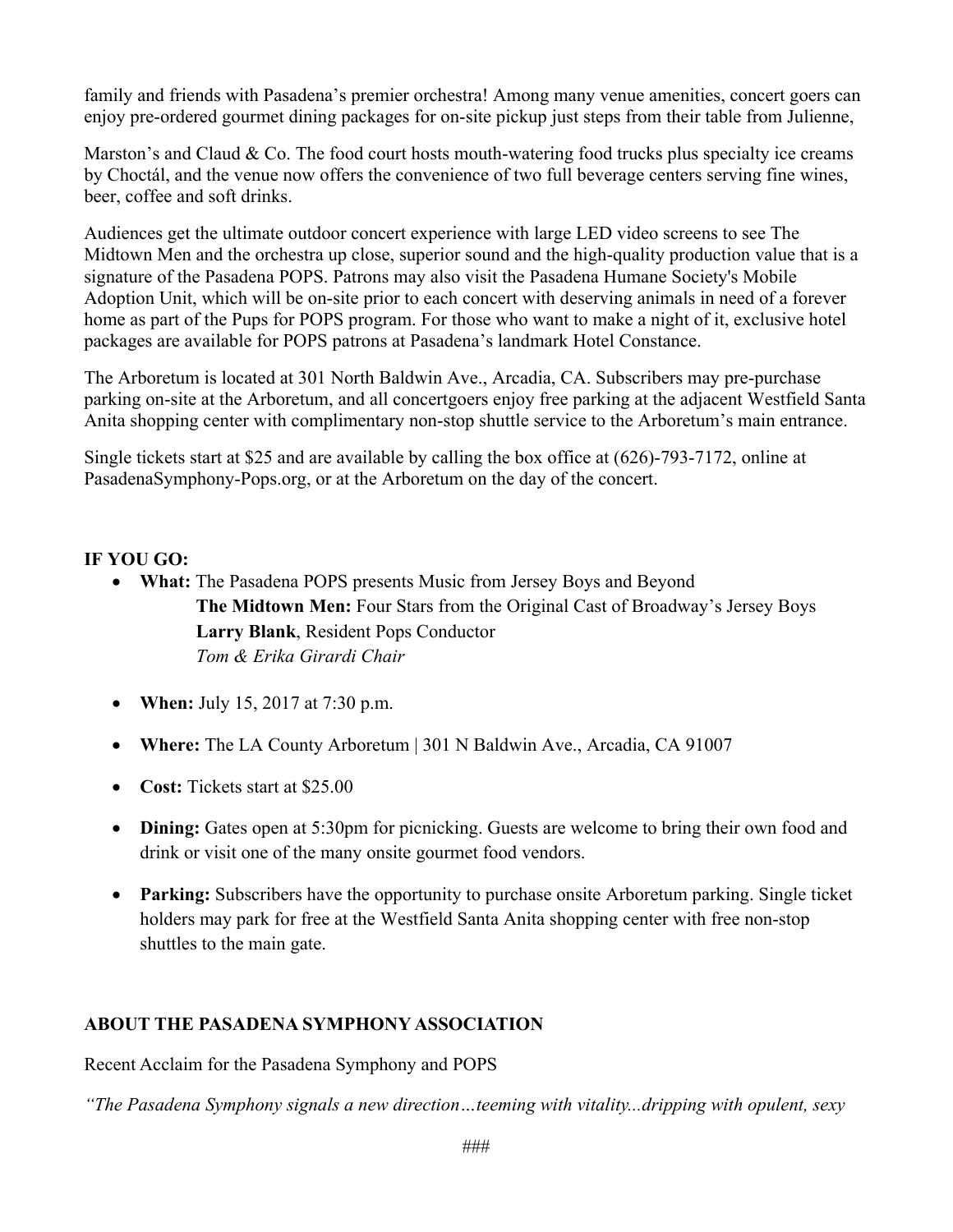*emotion." Los Angeles Times.* 

*"...full of pulsating energy from first note to last... the strings were lushly resonant, the wind principals were at the top of their games, and the brass rang out with gleaming vigor." – Pasadena Star News.*

Formed in 1928, the Pasadena Symphony and POPS is an ensemble of Hollywood's most talented, sought after musicians. With extensive credits in the film, television, recording and orchestral industry, the artists of Pasadena Symphony and POPS are the most heard in the world.

The Pasadena Symphony and POPS performs in two of the most extraordinary venues in the United States: Ambassador Auditorium, known as the *Carnegie Hall of the West,* and the luxuriant Los Angeles Arboretum & Botanic Garden. Internationally recognized, Grammy-nominated conductor, David Lockington, serves as the Pasadena Symphony Association's Music Director, with performance-practice specialist Nicholas McGegan serving as Principal Guest Conductor. The multi-platinum-selling, twotime Emmy and five-time Grammy Award-nominated entertainer dubbed "The Ambassador of the Great American Songbook," Michael Feinstein, is the Principal Pops Conductor, who succeeded Marvin Hamlisch.

A hallmark of its robust education programs, the Pasadena Symphony Association has served the youth of the region for over five decades through the Pasadena Youth Symphony Orchestras (PYSO) comprised of five performing ensembles, with over 250 gifted  $4<sup>th</sup>$ -12<sup>th</sup> grade students from more than 50 schools all over the Southern California region. The PYSO Symphony often performs on the popular television show *GLEE*.

The PSA provides people from all walks of life with powerful access points to the world of symphonic music.

# **ARTIST BIOS**

## **THE MIDTOWN MEN**

As original cast members of Broadway's Jersey Boys, they took the world by storm. From the development of Jersey Boys, through their historic Three season run on Broadway, THE MIDTOWN MEN are together again, doing what they do best: "Sixties Hits With A Modern Twist." Tony Award winner Christian Hoff, Michael Longoria, Daniel Reichard and Tony Award nominee J. Robert Spencer are taking their sensational sound on the road, bringing to life their favorite "Sixties Hits" from The Beatles, The Beach Boys, Motown, The Four Seasons and more.

THE MIDTOWN MEN are lifting audiences to their feet in venues across the continent, realizing the dream they brought to life as the iconic Four Seasons. THE MIDTOWN MEN is the next chapter for these accomplished entertainers, making them the first vocal group ever formed by the principal cast of a high-profile Broadway show.

Not only have they continued to win over audiences of all ages in nearly 2,000 live shows, their selftitled debut album, THE MIDTOWN MEN: Sixties Hits was met with critical acclaim and garnered 5 star album reviews across iTunes. The album was recorded in New York City and features the group performing such iconic '60s hits as, "Can't Buy Me Love," "Up On The Roof," "Time Of The Season,"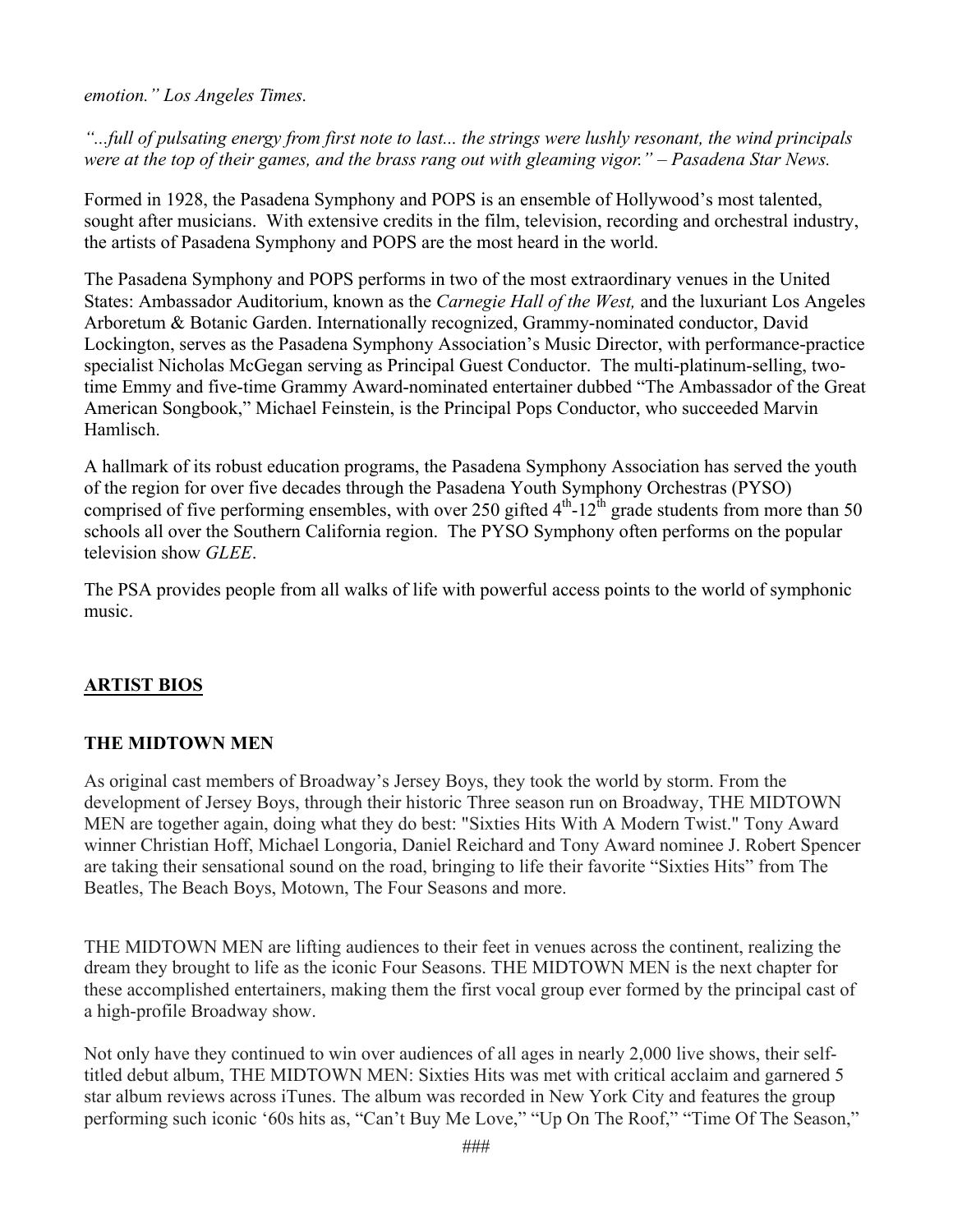"Candy Girl" and more. They also recorded their first radio single "All Alone On Christmas" with producer Steven Van Zandt and members of Springsteen's E Street Band with appearances on Good Morning America, Katie, The Chew and Access Hollywood Live.

# **CHRISTIAN HOFF**

Christian Hoff is thrilled to reunite with The Midtown Men. He won a Tony Award for his performance as Tommy DeVito in "Jersey Boys", as well as Drama Desk Award, Drama League Award and Outer Critics Circle Award nominations. He was named "The Master of Mimicry" by Entertainment Weekly when his voicing of over 200 characters surpassed the audio book world record and was named Audio Book of The Year. His voice-over career was launched as the voice of Richie Rich in the Hanna-Barbera cartoon series.

Favorite stage roles include King Herod in the national revival tour of "Jesus Christ Superstar," Governor Hugh Dorsey in the Los Angeles revival of "Parade," the Original LA cast of "Evita," George M. Cohan in "George M!," Will Rogers in "The Will Rogers Follies," Huck in "Big River," and his Broadway debut in the Tony Award winning "The Who's Tommy." He recorded Grammy winning cast albums for both "Jersey Boys" and "The Who's Tommy" with famed Beatles producer George Martin.

Christian has appeared on NBC's "Law & Order: SVU," portrayed D.A. Richard Blackman on ABC's "Ugly Betty," federal prosecutor Thomas Grady on NBC's "Law and Order: Criminal Intent" and the recurring role of Marty on ABC's "All My Children." Other credits: "Encino Man," "Star Trek IV," "Honor Thy Mother," "In Love and War," "From The Dead of Night," "Rockadoodle," "21 Jump Street," "ER," "JAG," "Party of Five," "Millennium," "The Commish," "Beverly Hills 90210,″ and celebrity guest appearances on "The Tonight Show," "The Today Show," "Regis," "The Late Show," "Dick Clark's Rockin' New Years Eve" and "Jeopardy."

In the acclaimed festival film "Bad Dog and Superhero," Christian sings and performs the entire original film score. He has enjoyed solo performances in New York City's Cutting Room, Joe's Pub, Metropolitan Room, BB Kings, Town Hall as well as two appearances at Carnegie Hall. Christian is a proud husband and father of five.

# **MICHAEL LONGORIA**

Michael Longoria is proud to be joining his fellow Broadway colleagues as The Midtown Men. Michael is best known for his celebrated turn on Broadway as Frankie Valli in the Tony Award Winning musical "Jersey Boys." Hollywood born and Broadway bound, Longoria trained at the Los Angeles County High School for the Arts, then headed east to attend NYU's Tisch School of the Arts, where he earned himself a BFA in Drama. Michael made his Broadway debut in the smash hit musical "Hairspray" (2003 Tony award for Best Musical), later creating the role of Joey in the original Broadway cast of "Jersey Boys" (2006 Tony award for Best Musical) before taking over the role of Frankie Valli and taking his career to new heights beginning with performing solo for hundreds of thousands of fans in Times Square for Broadway On Broadway.

He went on to numerous performances on television, including "Broadway Under The Stars: A Tribute To Harold Prince", The US Open and the "America's Got Talent", season nine finale with Susan Boyle and Shakira. His journey recently led him back to Atlantic City with feature performance in "That's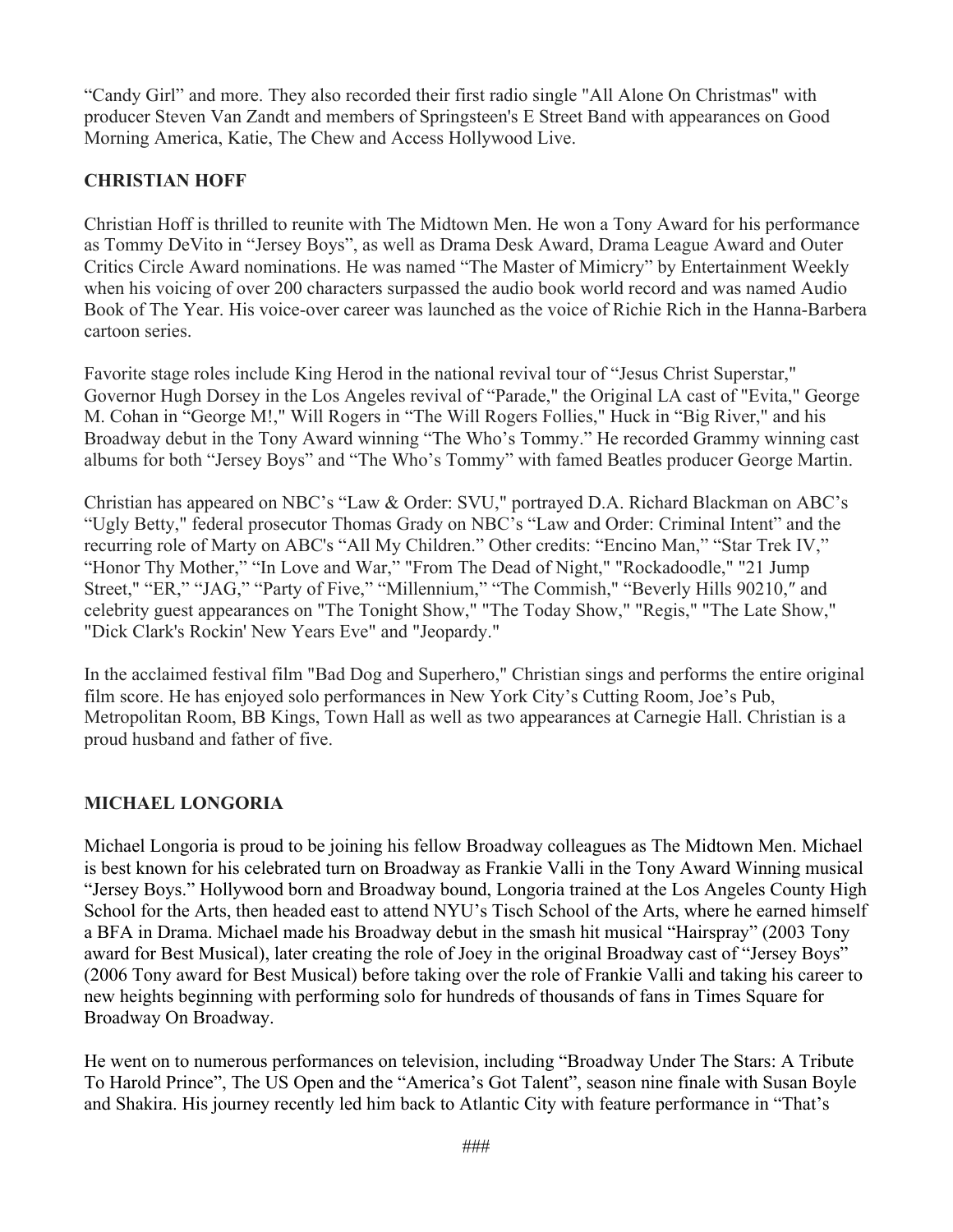Life! with Joe Piscopo" at Caesar's. Other theatrical credits include Peter Pan in "Peter Pan & Wendy" at the Prince Music Theater, for which he earned a Barrymore Award nomination for Best Actor in a musical; Chino in "West Side Story" at the Walnut Street Theatre; Mark in "A Chorus Line" at Helen Hayes Performing Arts Center; and Chuck in "Avenue X" at the Abe Burrows Theater.

In Europe, he performed the role of Paul in the German Tour of "A Chorus Line", and Baby John in "West Side Story" at the famed Teatro alla Scala-Milan. As a singer-songwriter, Longoria has shared his one of a kind talent at such venues as New York City's CB's Gallery, Cutting Room, Joe's Pub, The Knitting Factory, and Caroline's on Broadway.

## **ABOUT DANIEL REICHARD**

Daniel Reichard is honored to join musical forces once again with The Midtown Men. A native of Cleveland, Ohio, Daniel is best known for his portrayal of chief songwriter and original Four Seasons member Bob Gaudio in the box-office smash "Jersey Boys", a role he originated both on Broadway and in the La Jolla Playhouse premiere along with colleagues Christian Hoff and J. Robert Spencer.

He followed the success of "Jersey Boys" with a critically acclaimed performance as Candide in Leonard Bernstein's "Candide" at the New York City Opera. After graduating with a BFA from the University of Michigan, Daniel made his New York City debut with the original cast of the worldfamous "Forbidden Broadway: 20th Anniversary Celebration".

His signature style and talent paved the way to starring roles in New York City and across the country, including his triumphant portrayal of artist and social activist Keith Haring in "Radiant Baby" at Joe Papp's Public Theater; Man in "The Thing About Men," whose original cast album he also appears on; and Emmet in the world premiere of the musical version of Jim Henson's "Emmet Otter's Jugband Christmas" at the Goodspeed Opera House. A gifted pianist and concert singer, Daniel has had sold-out engagements at New York City's Joe's Pub, Metropolitan Room, Ars Nova and repeat appearances at 54 Below. Other concert appearances include Symphony Space, The Alvin Ailey Citigroup Theater, BB Kings, Town Hall, Triad Theater, Firebird and the Cutting Room, as well as guest appearances with the Arkansas and Grand Rapids Symphonies. He can be seen as Frankie in the 20th anniversary film version of the international hit musical-comedy "Forever Plaid."

## **J. ROBERT SPENCER**

J. Robert Spencer is excited to return to making music with The Midtown Men. A Tony Award Nominated Actor, Independent Film Director, Producer, and Writer, he originated the role of Nick Massi in the Tony and Grammy Award winning "Jersey Boys". He also originated the role of Dan Goodman in the Pulitzer Prize winning Broadway musical "Next To Normal," for which he received nominations for both the Helen Hayes Award for Outstanding Lead Actor, and Tony Award for Best Performance by a Leading Actor in a Musical.

He has voiced two animated features: "Nightmare Campus" and the critically acclaimed, award winning "Grave of the Fireflies." His portrayal as a psychopathic killer named Bob in the independent feature film "Night of the Dog" earned him a Best Supporting Actor Nomination at the SMMASH Film Festival. The film won Audience Awards for best feature film at Palm Beach, Santa Barbara, SMMASH and PBIFF. J. Robert's independent film company 7 Spencer Productions, with which he produced,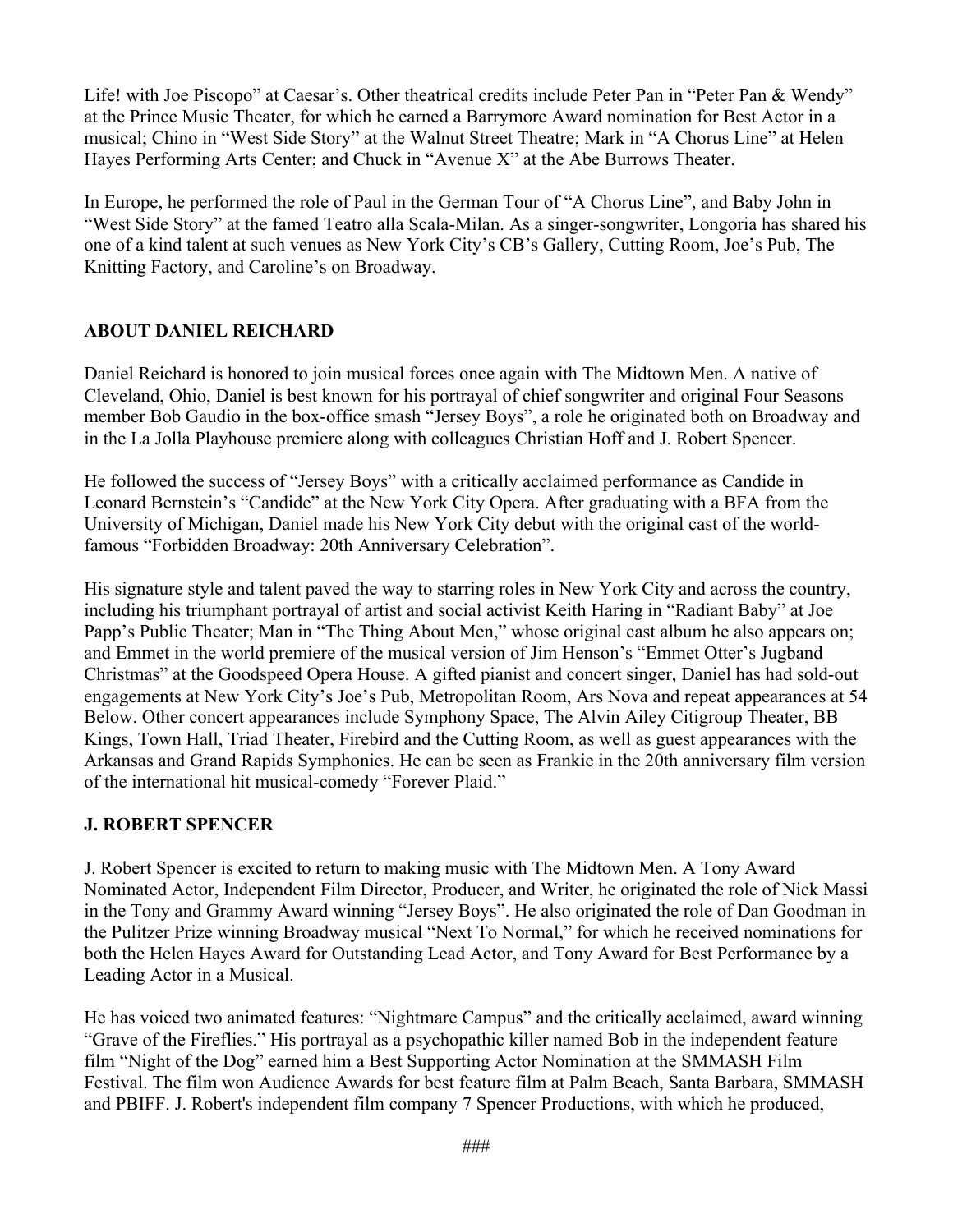wrote, starred and directed the comedy "Farm Girl In New York". The film was featured on The Today Show with Ann Currey and Al Roker, and was the official selection of the Sacramento International Film Festival (Nominated for Best Comedy and Best Actress,) as well as Big Apple, Atlanta, Buffalo Niagara, and Seattle True Independent Film Festivals, distributed by Maverick Entertainment.

He recently produced and starred in his second independent feature titled "Heterosexuals." With Wood Media Films, he executive produced an environmental documentary titled "On Coal River," an official selection of Silverdocs, Camden, Hamptons, Chesapeake and New Orleans Film Festivals. Through Sony Masterworks, he appeared with Keith Lockhart and the Boston Pops in PBS's "Handel's Messiah Rocks," for which he was Nominated for a Midwest Emmy Award for Best On Camera Performance by a Leading Actor. J. Robert is the recipient of an Honorary Doctorate of Fine Arts from Shenandoah University.

## **LARRY BLANK Resident Pops Conductor**

Resident Pops Conductor Larry Blank has worked extensively as a conductor, composer and orchestrator/arranger in theatre, films, television and concerts.

Larry has received Tony and Drama Desk nominations for his orchestrations of *Catch Me If You Can*, *The Drowsy Chaperone* and *White Christmas*. Larry also received Drama Desk nominations for *A Christmas Story* and *Honeymoon in Vegas*.

Other Broadway orchestrations can be heard in the Lincoln Centre production of *The Nance* as well as *Fame Becomes Me*, *La Cage aux Folles*, *The Producers*, *Thoroughly Modern Millie* and *Tommy Tune*: *White Tie and Tails*.

Larry is currently orchestrating *Roman Holiday* (Golden Gate Theatre, San Francisco).

Recent projects include *Holiday Inn* (Universal/Roundabout Theater); *Guys and Dolls* (Chichester Festival Theatre, West End and Tour); *Mrs Henderson Presents* (Theatre Royal Bath, West End & Toronto); *The Importance of Being Earnest* (Vaudeville) and *Mack & Mabel* (Chichester Festival Theatre and UK Tour).

In the West End, Larry orchestrated *City of Angels* (Donmar Warehouse); *White Christmas* (Dominion); *Singin' in the Rain* (Palace Theatre, UK tour, Japan, International tour, Russia and Australia); *Carousel*, *Fiddler on the Roof*, *The Drowsy Chaperone*, *Guys and Dolls*, *The Producers*, *The Beautiful and Damned* and *Mack & Mabel*.

Larry's film orchestrations can be heard in *The Producers* and *Chicago*. Larry was the conductor/arranger/orchestrator for Jerry Herman's title song for the film *Barney's Great Adventure*, sung by Bernadette Peters, as well as orchestrating/arranging two songs for *South Park* for Marc Shaiman; music supervisor/orchestrator for Jerry Herman's *Mrs Santa Claus* with Angela Lansbury; arranger/orchestrator for the films *What's the Worst That Could Happen?*, *The Kid*, *Kiss the Girls*, *The American President*, *Forget Paris*, *City Slickers II: the Legend of Curly's Gold*, *The Net*, *That's Entertainment! III*, *All Dogs Go to Heaven 2*, *Bogus*, *North*, *Speechless*, *I'd Do Anything*, *Stuart Saves His Family*, *Aladdin and the King of Thieves*, *The Jungle Book 2* and *Cats Don't Dance*; composer for two episodes of the television series *In the Heat of the Night*, as well as music for *Sweating Bullets* and the Grammys.